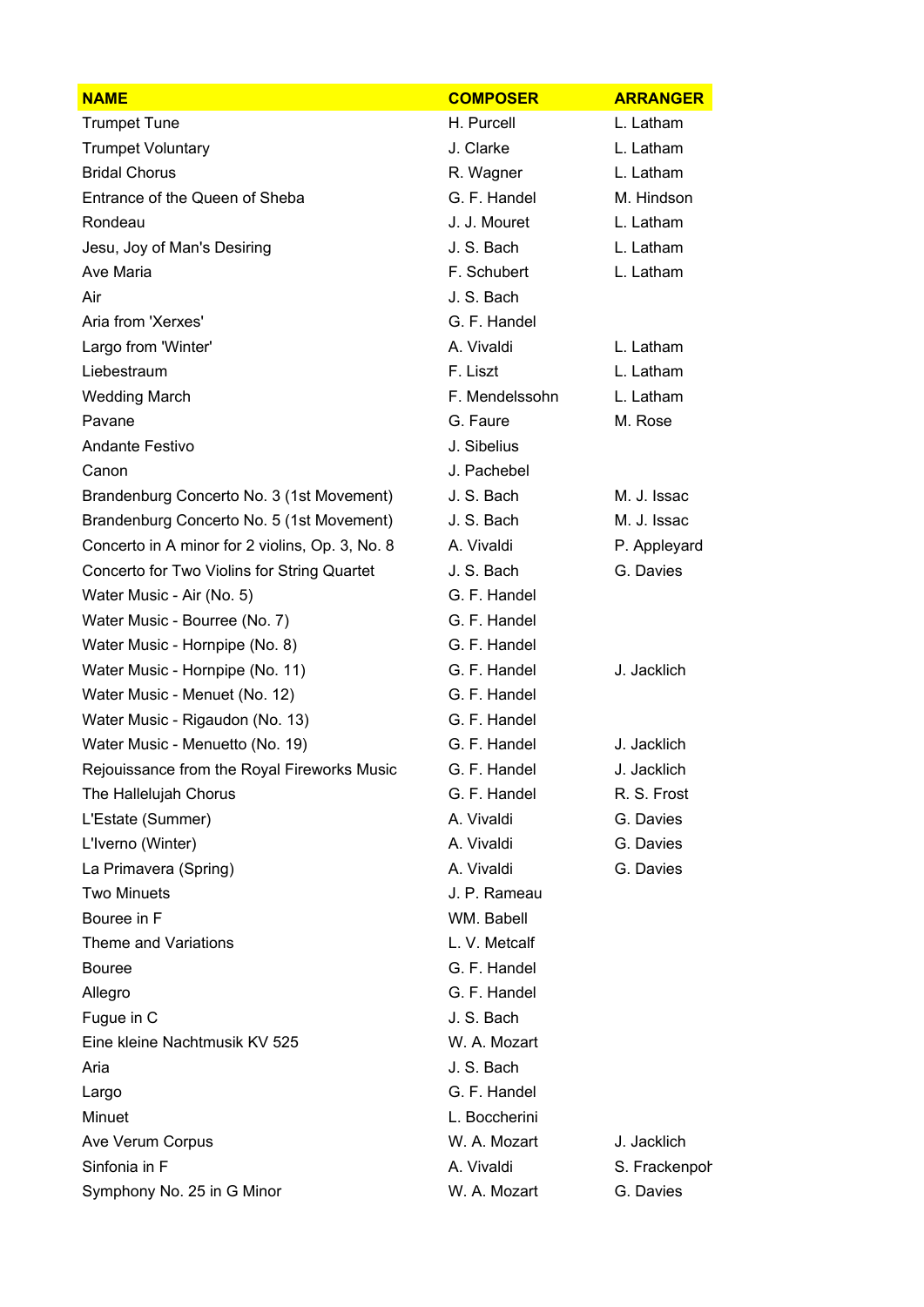| Panis Angelicus                                | C. Franck                             | J. Jacklich   |
|------------------------------------------------|---------------------------------------|---------------|
| Ave Maria                                      | C. Gounod                             | M. Hindson    |
| Salut D'Amour                                  | E. Elgar                              |               |
| Ruy Blas Op. 95                                | F. Mendelssohn                        | K. Pont       |
| Hungarian Dance No. 5                          | J. Brahms                             | M. Schmeling  |
| Humoresque                                     | A. Dvorak                             | M. Hindson    |
| Troubadour and Gypsy from 'Il Trovatore'       | G. Verdi                              |               |
| Violin Concerto in D Op. 77                    | J. Brahms                             |               |
| Symphony No. 5 in B Flat                       | F. Schubert                           |               |
| Swan Lake Op. 20a                              | P. Tchaikovsky                        |               |
| Meditation                                     | J. Massenet                           |               |
| <b>Flower Duet from Lakme</b>                  | L. Delibes                            | A. Beatty     |
| Can-Can from Orpheus                           | J. Offenbach                          | W. Birtel     |
| Nocturne from String Quartet No. 2             | A. Borodin                            | S. Carlin     |
| Carmen - Act 1: Prelude                        | G. Bizet                              | G. Davies     |
| Carmen - Entr'acte                             | G. Bizet                              | C. N. Rabinow |
| Rigoletto - Ballata                            | G. Verdi                              | C. N. Rabinow |
| Faust - Chanson Du Roi                         | C. Gounod                             | C. N. Rabinow |
| Cavalleria Rusticana - Intermezzo Sinfonico    | P. Mascagni                           | C. N. Rabinow |
| Don Giovanni - Ah, Fuggi il Traditor!          | W. A. Mozart                          | C. N. Rabinow |
| The Marriage of Figaro - Deh Vieni, Non Tardar | W. A. Mozart                          | C. N. Rabinow |
| La Traviata - Libiamo                          | G. Verdi                              | C. N. Rabinow |
| La Boheme - Quando M'en Vo Soletta per la Via  | G. Puccini                            | C. N. Rabinow |
| Faust - Vin O Biere                            | C. Gounod                             | C. N. Rabinow |
| The Gadfly - Romance                           | D. Shostakovich                       | J. Nurse      |
| Palladio                                       | K. Jenkins                            | R. Longfield  |
| Ode To Joy                                     | Beethoven                             |               |
| Clair De Lune                                  | Debussy                               |               |
| Funiculi, Funicula                             | L. Denza                              | J. Jacklich   |
| Vilia                                          | F. Lehar                              | R. Braun      |
| O Sole Mio                                     | E. Di Capus                           | I. Lazaryeva  |
| Con Te Partiro (Time to Say Goodbye)           | F. Sartori                            |               |
| The Prayer                                     | D Foster & C Bayer Sager              |               |
| <b>Black Eyes</b>                              | Russian Folk Song                     | P. Martin     |
| Por una Cabeza                                 | C. Gardel                             | J. Nurse      |
| Tico-Tico                                      | Z. Abreu                              | S. Shamrak    |
| Torna a Surriento (Come Back to Sorrento)      | E. deCurtis                           | J. Jacklich   |
| Mattinata                                      | R. Leoncavallo                        | J. Jacklich   |
| La Paloma                                      | S. Yradier                            | W. Birtel     |
| <b>Wedding Tarantella</b>                      | Traditional Italian Dance J. Jacklich |               |
| <b>Beautiful Dreamer</b>                       | S. C. Foster                          |               |
| The Maple Leaf                                 | S. Joplin                             | G. Davies     |
| Fly me to the Moon                             | <b>B.</b> Howard                      | S. Bronshtein |
| At Last                                        | E. James                              | J. Cohen      |
| La Vie en Rose                                 | E. Piaf                               | J. Cohen      |

| ۰k                           | J. Jacklich   |  |  |
|------------------------------|---------------|--|--|
| od                           | M. Hindson    |  |  |
|                              |               |  |  |
| elssohn                      | K. Pont       |  |  |
| าร                           | M. Schmeling  |  |  |
| ak                           | M. Hindson    |  |  |
|                              |               |  |  |
| าร                           |               |  |  |
| bert                         |               |  |  |
| kovsky                       |               |  |  |
| enet                         |               |  |  |
| эs                           | A. Beatty     |  |  |
| bach                         | W. Birtel     |  |  |
| lin                          | S. Carlin     |  |  |
|                              | G. Davies     |  |  |
|                              | C. N. Rabinow |  |  |
|                              | C. N. Rabinow |  |  |
| od                           | C. N. Rabinow |  |  |
| agni                         | C. N. Rabinow |  |  |
| ozart                        | C. N. Rabinow |  |  |
| ozart                        | C. N. Rabinow |  |  |
|                              | C. N. Rabinow |  |  |
| ini                          | C. N. Rabinow |  |  |
| od                           | C. N. Rabinow |  |  |
| takovich                     | J. Nurse      |  |  |
| ns                           | R. Longfield  |  |  |
| en                           |               |  |  |
| ľ                            |               |  |  |
| E                            | J. Jacklich   |  |  |
|                              | R. Braun      |  |  |
|                              | I. Lazaryeva  |  |  |
| pus<br>ri                    |               |  |  |
|                              |               |  |  |
| & C Bayer Sager              |               |  |  |
| Folk Song                    | P. Martin     |  |  |
| эI                           | J. Nurse      |  |  |
| I                            | S. Shamrak    |  |  |
| rtis                         | J. Jacklich   |  |  |
| cavallo                      | J. Jacklich   |  |  |
| er                           | W. Birtel     |  |  |
| nal Italian Danc∈J. Jacklich |               |  |  |
| ster                         |               |  |  |
| Ì                            | G. Davies     |  |  |
| ırd                          | S. Bronshtein |  |  |
| s                            | J. Cohen      |  |  |
|                              | J. Cohen      |  |  |
|                              |               |  |  |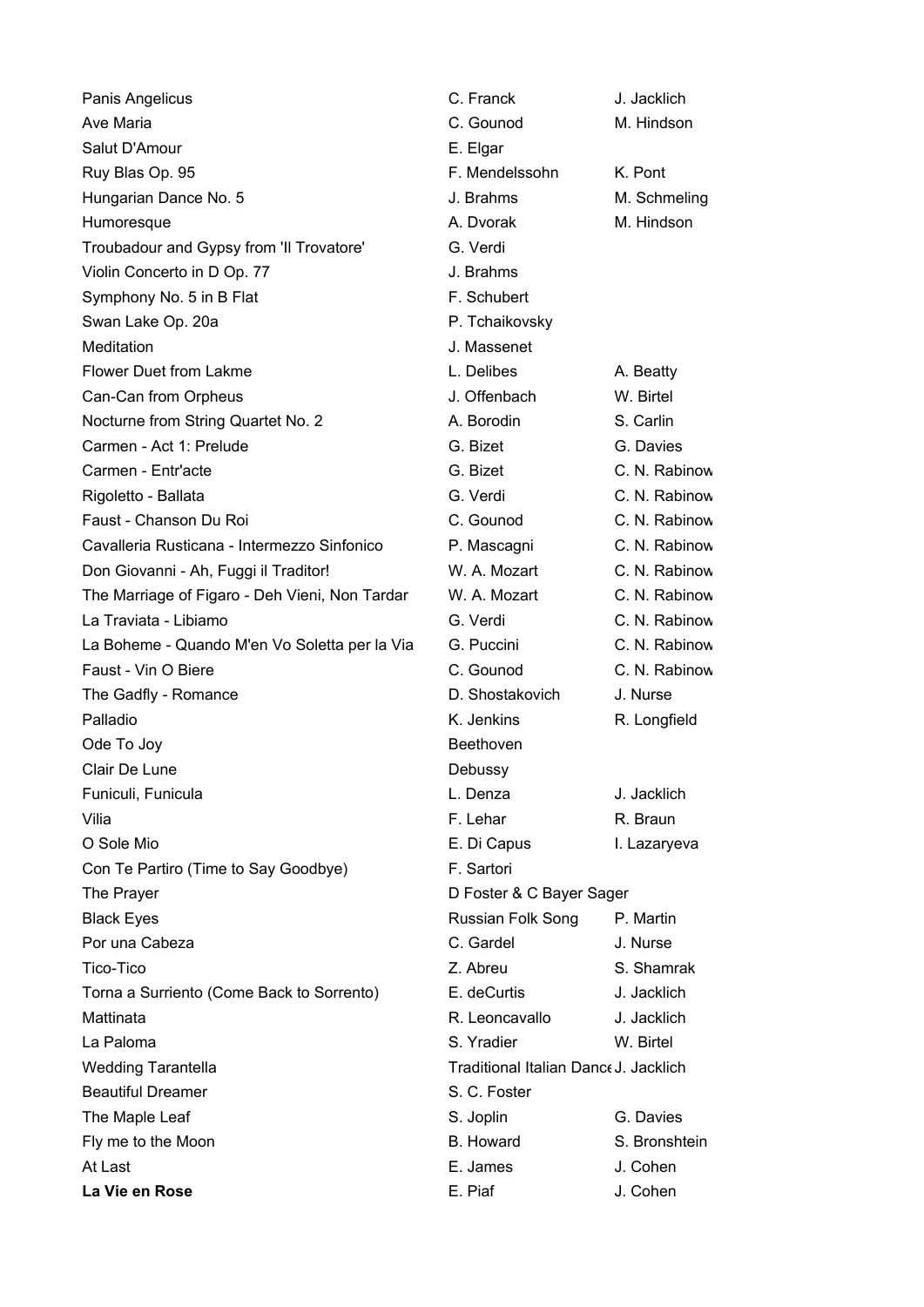| Moon River from 'Breakfast at Tiffany's'                       | F. Sinatra                           |                      |
|----------------------------------------------------------------|--------------------------------------|----------------------|
| The Nearness of You                                            | E. Fitzgerald                        | S. Bronshtein        |
| Stand By Me                                                    | Ben E King                           | Marcelo Onett        |
| What A Wonderful World                                         | Weiss and Thiele                     |                      |
| For Once in My Life                                            | Stevie Wonder                        |                      |
| The Pink Panther                                               | H. Mancini                           | J. Caponegra         |
| Over the Rainbow                                               | E. Y. Harburg & H. Arler M. J. Isaac |                      |
| Somewhere from 'West Side Story'                               | L. Bernstein                         | R. Davies            |
| Maria from 'West Side Story'                                   | L. Bernstein                         | R. Davies            |
| Tonight from 'West Side Story'                                 | L. Bernstein                         | R. Davies            |
| Oh, What A Beautful Mornin' from 'Oaklahoma'                   | R. Rodgers                           |                      |
| All I Ask of You from 'The Phantom of the Opera'               | A. L. Webber                         |                      |
| Beauty and the Beast from 'Beauty and the Beast'               | A. Menken                            | L. Conley            |
| I Dreamed a Dream from 'Les Miserables'                        | C. Schonberg                         | L. Conley            |
| The Phantom of the Opera from 'The Phantom of the A. L. Webber |                                      | L. Conley            |
| Sun and Moon from 'Miss Saigon'                                | C. Schonberg                         | L. Conley            |
| Cabaret from 'Cabaret'                                         | J. Kander                            | L. Conley            |
| Memory from 'Cats'                                             | A. L. Webber                         | L. Conley            |
| Circle of Life from 'The Lion King: The Broadway Mus E. John   |                                      | L. Conley            |
| Highlights from 'The Sound of Music'                           | R. Rodgers                           |                      |
| My Favourite Things from 'The Sound of Music'                  | R. Rodgers                           |                      |
| My Fair Lady (Medley)                                          | F. Loewe                             |                      |
| Ascot Gavotte from 'My Fair Lady'                              | F. Loewe                             | A. Aronowicz         |
| Theme from E.T                                                 | J. Williams                          | E. Del Borgo         |
| Theme from Jurassic Park                                       | J. Williams                          | E. Del Borgo         |
| Mission: Impossive Theme                                       | L. Schifrin                          | E. Del Borgo         |
| Raiders March                                                  | J. Williams                          | E. Del Borgo         |
| Can You Feel The Love Tonight from 'The Lion King' Elton John  |                                      | Kara Doig            |
| Can You Feel The Love Tonight from 'The Lion King' Elton John  |                                      | Kathryn Griesing     |
| A Whole New World from "Aladdin"                               | Elton John                           |                      |
| You've Got A Friend in Me from "Toy Story"                     | Randy Newman                         |                      |
| I See The Light from "Tangled"                                 | Alan Menkin                          |                      |
| <b>Here Comes the Sun</b>                                      | G. Harrison                          | C. J. Boardma        |
| You Are So Beautiful                                           | J. Cocker                            | J. Patterson         |
| We've Only Just Begun                                          | The Carpenters                       | J. Patterson         |
| Chandelier                                                     | Sia Furler and Jesse Sh George Luis  |                      |
| Viva La Vida                                                   | Cold Play                            | <b>Trinity Chung</b> |
| With or without you                                            | U <sub>2</sub>                       | E. Stevens           |
| Never tear us apart                                            | <b>INXS</b>                          |                      |
| Young and Beautiful                                            | Lana Del Ray                         | Michelle Taylo       |
| Wonderwall                                                     | Oasis                                | Lorento Golofe       |
| <b>Fields of Gold</b>                                          | Sting                                |                      |
| Halo                                                           | Beyonce                              |                      |
| Happy                                                          | <b>Pharrell Williams</b>             |                      |
| Make You Feel My Love                                          | Adele                                |                      |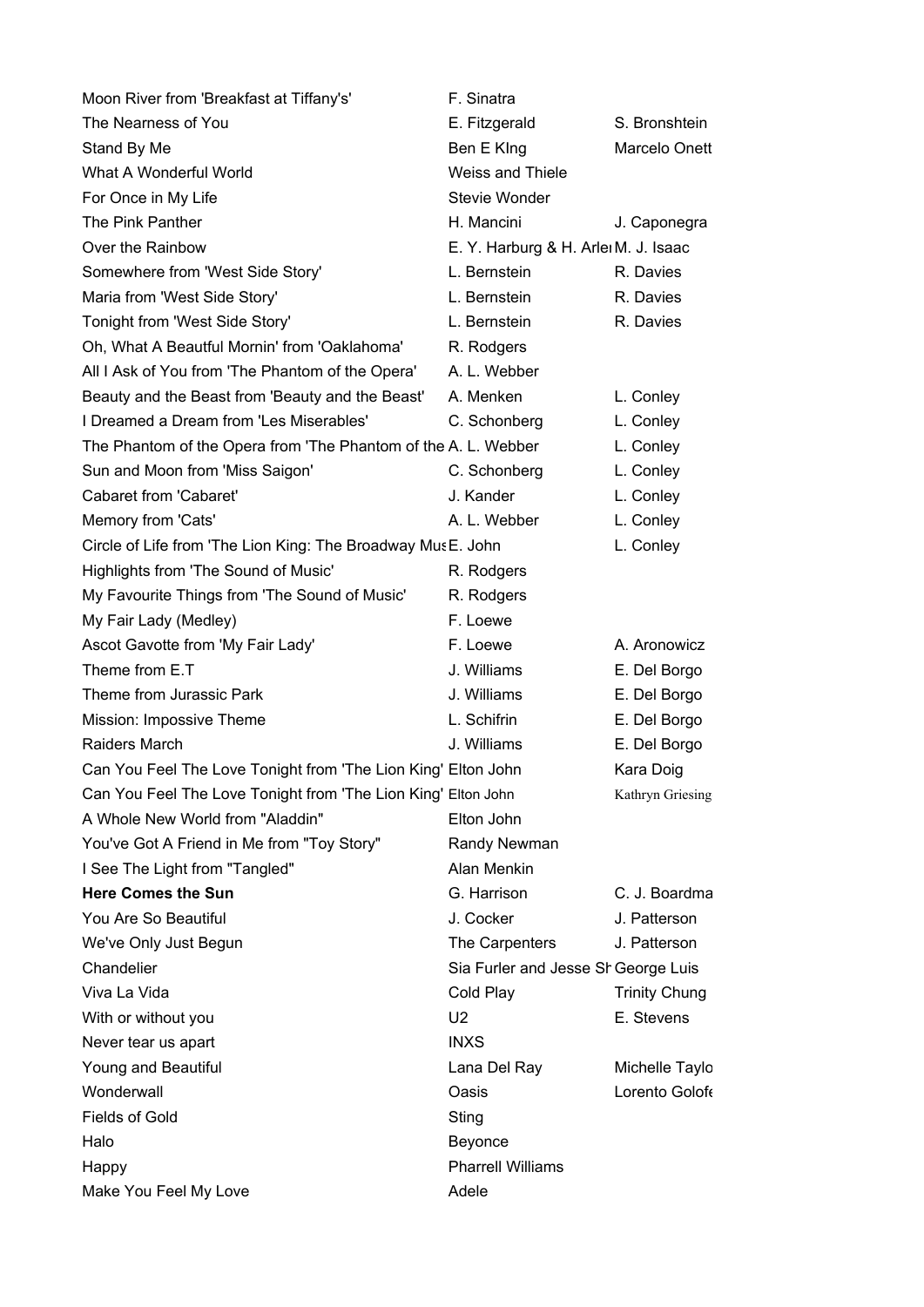We Found Love **Rihanna** Sweet Disposition **Temper Trap** Alex Shor A Sky Full of Stars **Coldplay** Coldplay Marcelo Onett Clocks Clocks Coldplay Coldplay Coldplay Caroline McCaskey **Chasing Cars** Chasing Cars Chasing Cars Chasing Cars Chasing Cars Chasing Cars Chasing Cars Chasing Cars Chasing Cars Chasing Cars Chasing Chasing Chasing Chasing Chasing Chasing Chasing Chasing Chasing Chasing Chasing Ch Chapel of Love **The Dixie Cups** J. Patterson God Only Knows **The Beach Boys** S. Majstorovic Smoke on the Water **Deep Purple** L. Moore Can't Take My Eyes Off You **F. Valli** F. Valli S. Anderson Fix You **Coldplay N. Gerl** Love is All Around Wet Wet Wet D. Tyson A Thousand Years C. Perri S. Anderson Bridge Over Troubled Water **P. Simon** (Everything I Do) I Do It For You M. Kamen All you need is love The Beatles Bittersweet Symphony The Verve Always Bon Jovi Kiss From A Rose Seal Kissing You from Romeo and Juliet Des'ree Don't Stop Me Now **Queen** I'm Yours Jason Mraz Sweet Child o Mine Guns N Roses Happy Together The Turtles Royals **Contract Contract Contract Contract Contract Contract Contract Contract Contract Contract Contract Contract Contract Contract Contract Contract Contract Contract Contract Contract Contract Contract Contract Contrac** All of Me John Ledgend Just the way you are **Bruno Mars** Bruno Mars Nothing Else Matters Metallica / Apocalyptica S. Anderson Hallelujah Cohen / Shrek Perfect **Ed Sheeran** A. Gillies Can't Help Falling In Love **Elvis Presley** S. Lewis I Love You Always Forever **DONN** Donna Lewis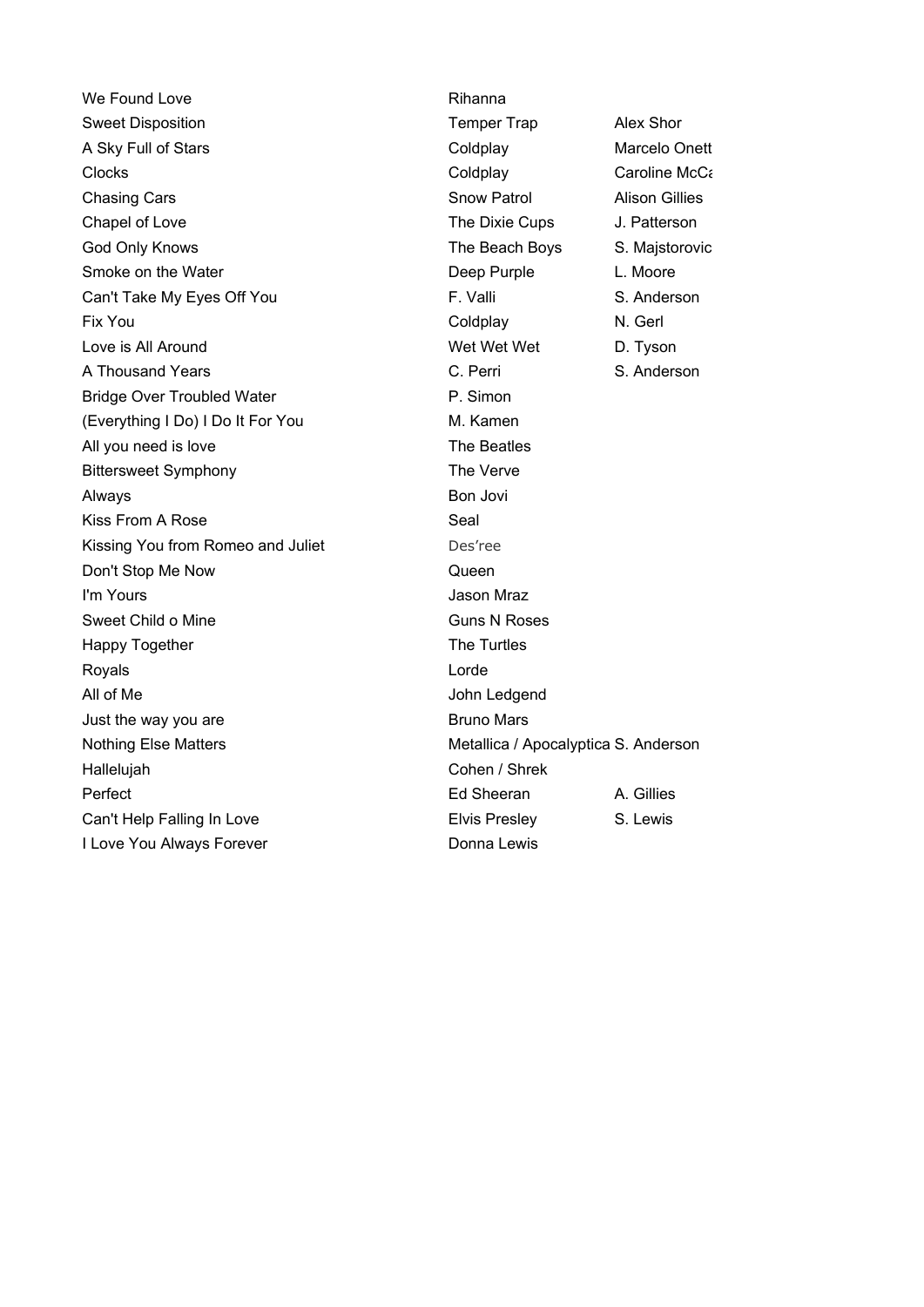## **GENRE**

Baroque, Classical and Romantic Baroque, Classical and Romantic Baroque, Classical and Romantic Baroque, Classical and Romantic Baroque, Classical and Romantic Baroque, Classical and Romantic Baroque, Classical and Romantic Baroque, Classical and Romantic Baroque, Classical and Romantic Baroque, Classical and Romantic Baroque, Classical and Romantic Baroque, Classical and Romantic Baroque, Classical and Romantic Baroque, Classical and Romantic Baroque, Classical and Romantic Baroque, Classical and Romantic Baroque, Classical and Romantic Baroque, Classical and Romantic Baroque, Classical and Romantic Baroque, Classical and Romantic Baroque, Classical and Romantic Baroque, Classical and Romantic Baroque, Classical and Romantic Baroque, Classical and Romantic Baroque, Classical and Romantic Baroque, Classical and Romantic Baroque, Classical and Romantic Baroque, Classical and Romantic Baroque, Classical and Romantic Baroque, Classical and Romantic Baroque, Classical and Romantic Baroque, Classical and Romantic Baroque, Classical and Romantic Baroque, Classical and Romantic Baroque, Classical and Romantic Baroque, Classical and Romantic Baroque, Classical and Romantic Baroque, Classical and Romantic Baroque, Classical and Romantic Baroque, Classical and Romantic Baroque, Classical and Romantic Baroque, Classical and Romantic Baroque, Classical and Romantic Baroque, Classical and Romantic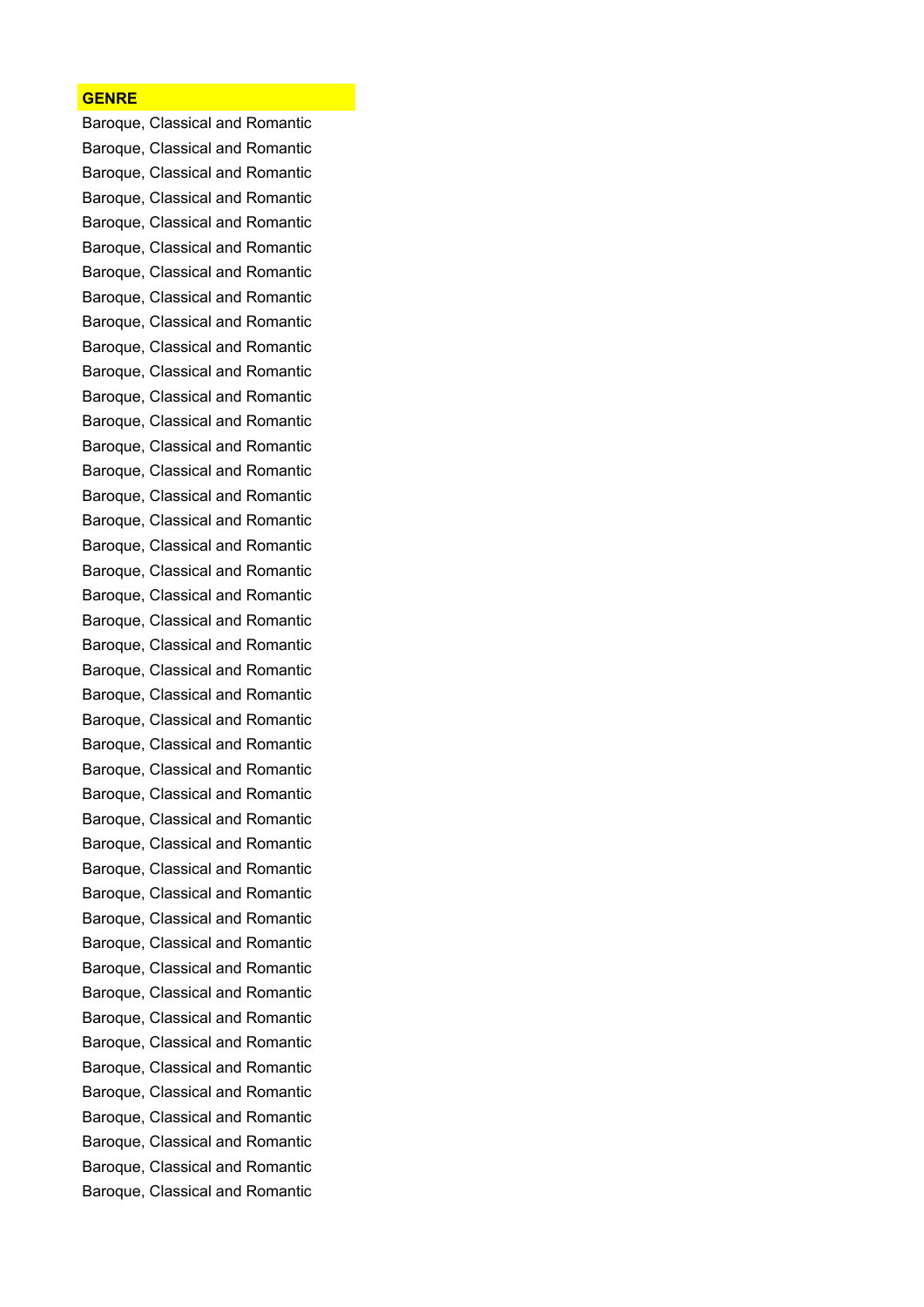Baroque, Classical and Romantic Baroque, Classical and Romantic Baroque, Classical and Romantic Baroque, Classical and Romantic Baroque, Classical and Romantic Baroque, Classical and Romantic Baroque, Classical and Romantic Baroque, Classical and Romantic Baroque, Classical and Romantic Baroque, Classical and Romantic Baroque, Classical and Romantic Baroque, Classical and Romantic Baroque, Classical and Romantic Baroque, Classical and Romantic Baroque, Classical and Romantic Baroque, Classical and Romantic Baroque, Classical and Romantic Baroque, Classical and Romantic Baroque, Classical and Romantic Baroque, Classical and Romantic Baroque, Classical and Romantic Baroque, Classical and Romantic Baroque, Classical and Romantic Baroque, Classical and Romantic Baroque, Classical and Romantic Baroque, Classical and Romantic Baroque, Classical and Romantic Baroque, Classical and Romantic Classic Songs Classic Songs Classic Songs Classic Songs Classic Songs Folk, Traditional and Tangos Folk, Traditional and Tangos Folk, Traditional and Tangos Folk, Traditional and Tangos Folk, Traditional and Tangos Folk, Traditional and Tangos Folk, Traditional and Tangos Jazz Jazz Jazz Jazz Jazz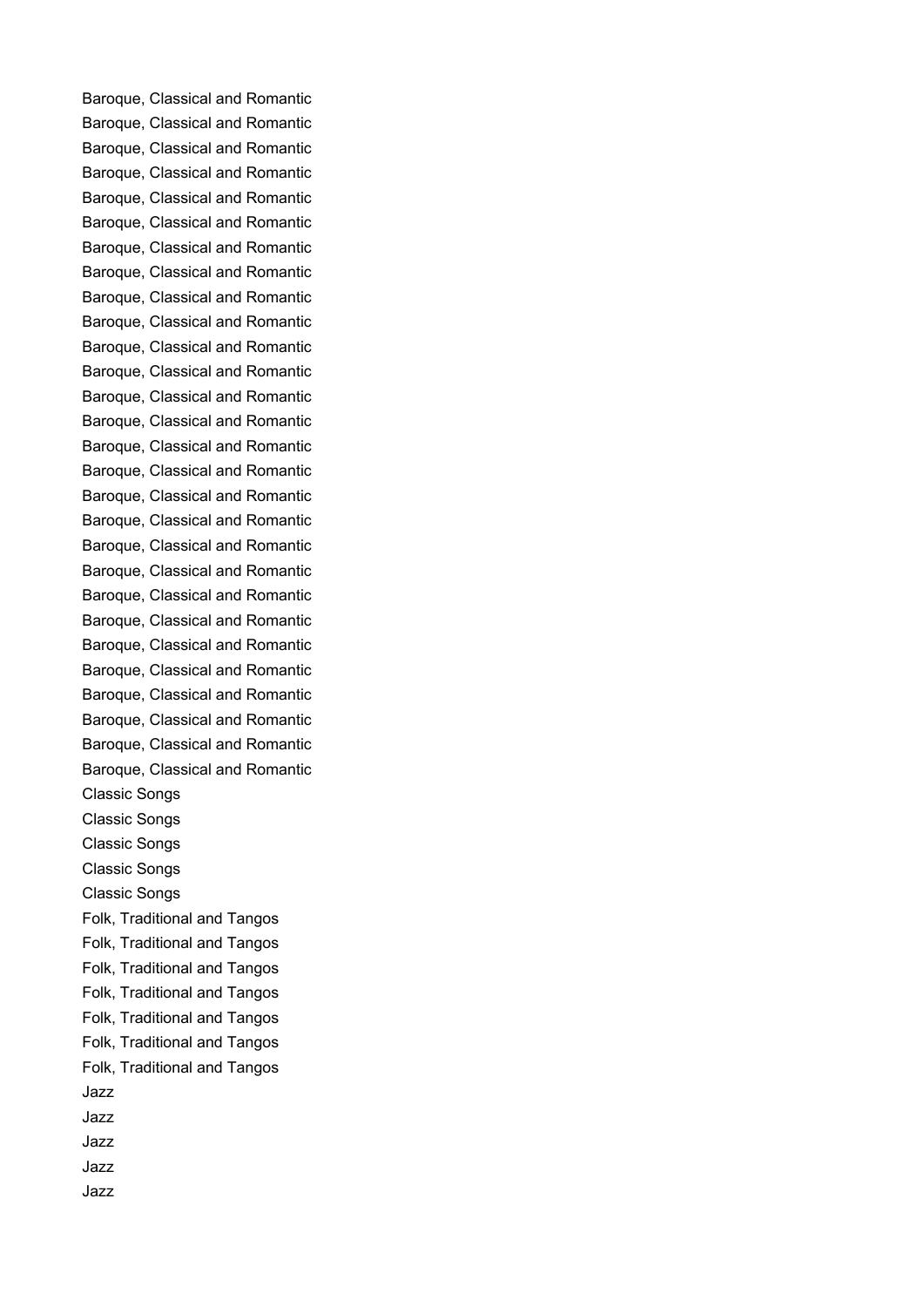Jazz Jazz Jazz Jazz Jazz Musicals, Film and TV Musicals, Film and TV Musicals, Film and TV Musicals, Film and TV Musicals, Film and TV Musicals, Film and TV Musicals, Film and TV Musicals, Film and TV Musicals, Film and TV Musicals, Film and TV Musicals, Film and TV Musicals, Film and TV Musicals, Film and TV Musicals, Film and TV Musicals, Film and TV Musicals, Film and TV Musicals, Film and TV Musicals, Film and TV Musicals, Film and TV Musicals, Film and TV Musicals, Film and TV Musicals, Film and TV Musicals, Film and TV Musicals, Film and TV Musicals, Film and TV Musicals, Film and TV Musicals, Film and TV Pop Pop Pop Pop Pop Pop Pop Pop Pop Pop Pop Pop Pop